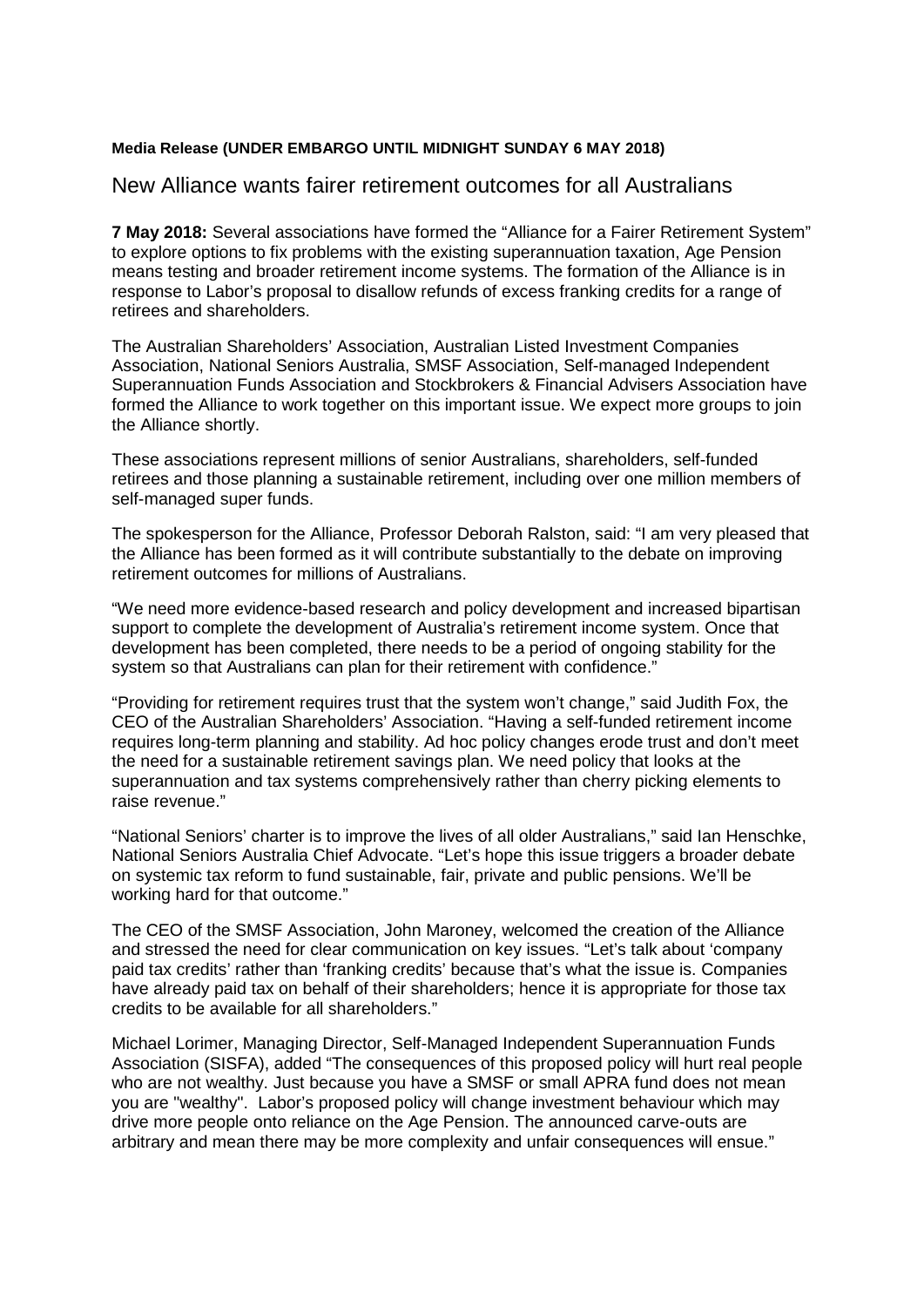The Alliance is considering a report prepared by Michael Rice, CEO of Rice Warner, on the implications of Labor's proposed policy on franking credits. That report clearly exposes many of the poor design features of the policy and the unlikelihood that the projected revenues will eventuate if the policy was implemented. The Alliance will commission and encourage further research and policy discussion on these topics and intends to convene a summit later this year on retirement system design.

"Labor's proposal will cause a distortion of the market and give an unfair advantage to large taxpaying superannuation funds at the expense of everyday Australians who have worked hard, paid their taxes and carefully saved for their retirement through their SMSF or small APRA fund," said Andrew Green, CEO of the Stockbrokers & Financial Advisers Association.

The Alliance calls on all political parties to carefully consider issues related to superannuation taxation and retirement design and to ensure that policy development is undertaken on a holistic basis and not via ad hoc steps in response to short-term revenue objectives or political objectives that could undermine confidence in the retirement system. Other associations who share these concerns are invited to join the Alliance.

#### **Contact for interviews:**

Professor Deborah Ralston

Alliance Spokesperson / SMSF Association Chair

M: 0419 650 318

E: [dralston6@bigpond.com](mailto:dralston6@bigpond.com)

**Media**

Nicholas Way

Shed Connect

M: 0409 585 979

E: [nicholas.way@shedconnect.com](mailto:nicholas.way@shedconnect.com%0d)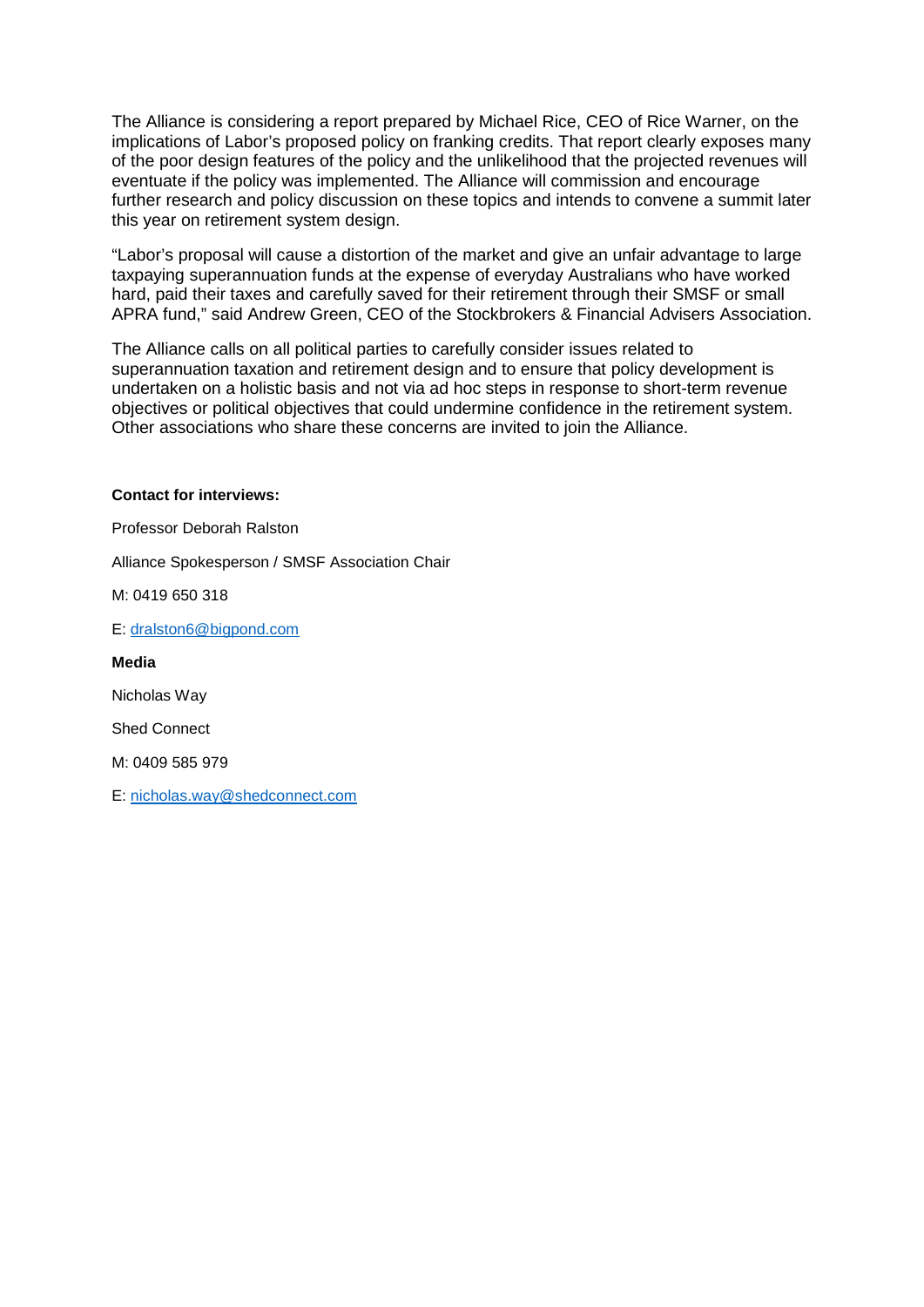#### **Alliance Member Contacts**

Judith Fox – CEO, Australian Shareholders' Association

M: 0408 667 246

E: [judith.fox@asa.asn.au](mailto:judith.fox@asa.asn.au)

www.asa.asn.au

Angus Gluskie – Director, Australian Listed Investment Companies Association

P: 02 8215 7735

E: [agluskie@whitefunds.com.au](mailto:agluskie@whitefunds.com.au)

Ian Henschke – Chief Advocate, National Seniors Australia

M: 0418 815 319

E: [i.henschke@nationalseniors.com.au](mailto:i.henschke@nationalseniors.com.au) [www.nationalseniors.com.au](http://www.nationalseniors.com.au/)

John Maroney – CEO, SMSF Association

M: 0412 115 663

E: [johnmaroney@smsfassociation.com](mailto:johnmaroney@smsfassociation.com)

[www.smsfassociation.com](http://www.smsfassociation.com/)

Michael Lorimer – Managing Director, Selfmanaged Independent Superannuation Funds Association

M: 0418 724 080

E: [michael@sisfa.com.au](mailto:michael@sisfa.com.au)

[www.sisfa.com.au](http://www.sisfa.com.au/)

Andrew Green – Managing Director & CEO, Stockbrokers & Financial Advisers Association

M: 0408 328 528

E: [andrew.green@stockbrokers.org.au](mailto:andrew.green@stockbrokers.org.au)

[www.stockbrokers.org.au](http://www.stockbrokers.org.au/)



# **National Seniors Australia**



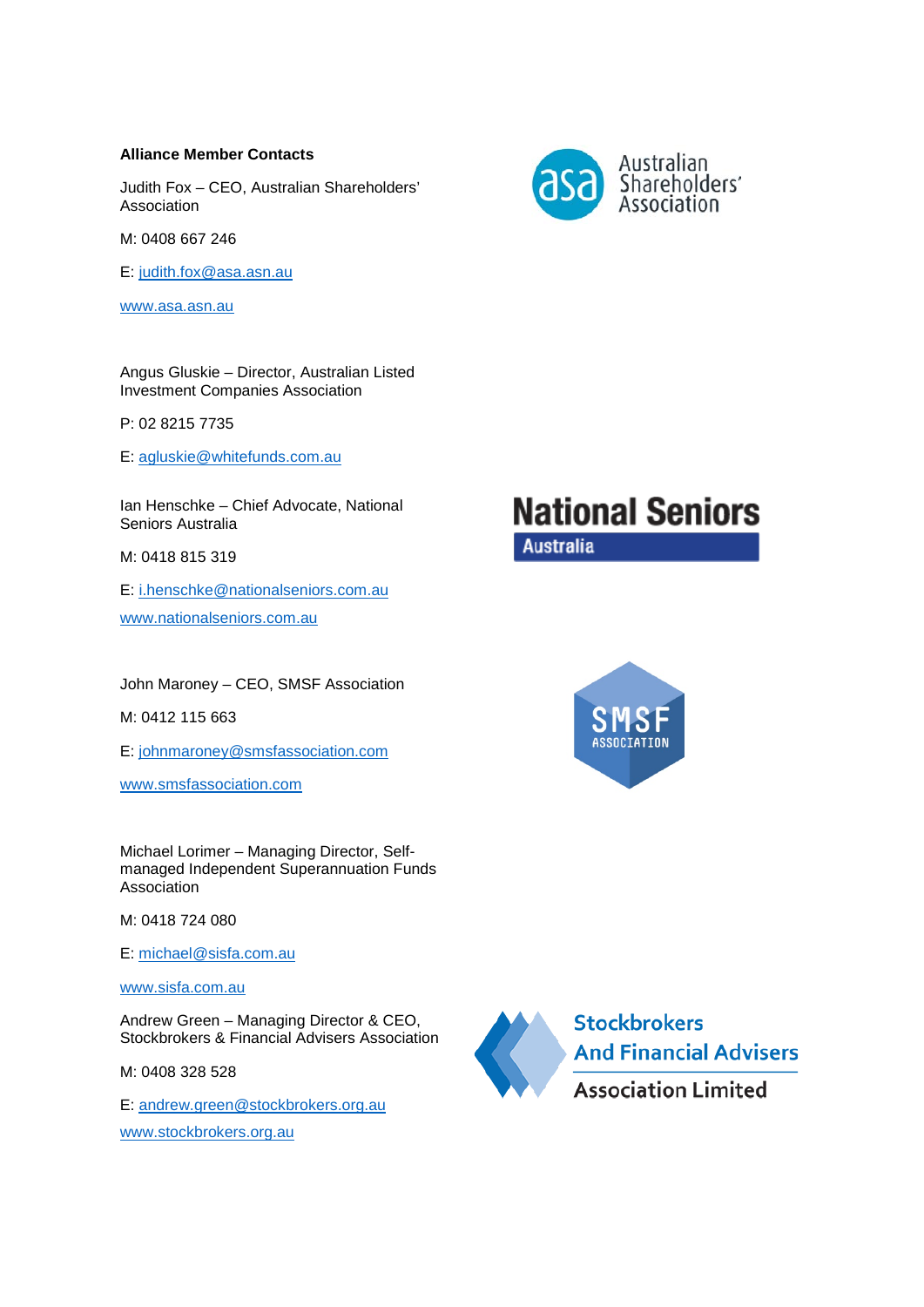

2 May 2018

Andrew Green **Andrew Green** Andrew Green **John Maroney** Chief Executive Chief Executive Officer Stockbrokers & Financial Advisers SMSF Association Association Limited Level 3, 70 Pirie Street Level 6, 56 Pitt Street Adelaide SA 5000 Sydney NSW 2000

Email: [andrew.green@stockbrokers.org.au](mailto:andrew.green@stockbrokers.org.au)

J[ohnMaroney@smsfassociation.com](mailto:JohnMaroney@smsfassociation.com)

Dear Andrew and John

# **Removing the refundability of franking credits**

I refer to our discussions around Labor's proposed changes to the refundability of franking credits. You have asked Rice Warner to analyse the likely impact of these changes should the proposal be implemented. In particular, you want us to assess the potential impact of this new tax on the Australian equity market.

# **The dividend imputation system**

Dividend Imputation was introduced in Australia in 1987 to avoid the double taxation of company dividends. It was extended to superannuation funds a year later. Australian companies provide a franking credit for each dividend payment based on the company taxes paid. The credit, which is fully franked if the company has paid sufficient tax, is attached to the dividend. If insufficient taxes have been paid, the dividend will be partly franked, and a lower credit will apply. In cases where companies have losses carried forward or where most of income is generated abroad, the dividend might be unfranked with no credit attached.

When a taxpayer completes their own tax return, they receive a credit for the company tax paid. As an example, if a company pays a fully franked dividend of \$70, this will include an imputation credit of \$30 based on the current tax rate for large companies of 30%. For their own tax return, the taxpayer will record taxable income of \$100 from the dividend together with a credit of \$30 tax already paid. The credit applies similarly to PAYG tax instalments and is deducted from any tax due in the taxpayer's own return.

The system was made more generous from July 2000 when the franking credits became refundable if they exceeded the owner's tax obligation. This meant that superannuation funds investing mainly in Australian shares effectively use the franking credits to generate a refund from the ATO following lodgement of their tax return.

Superannuation funds are taxed as an entity with taxable income being concessional contributions and investment earnings. Capital gains (if the share has been held for at least 12 months) are taxed at two-thirds

SYDNEY NSW 2000<br>
PHONE: +61 2 9293 3700<br>
PHONE: +61 3 8621 41

**SYDNEY MELBOURNE RICE WARNER PTY LTD** LEVEL 1, 2 MARTIN PLACE LEVEL 20, 303 COLLINS STREET ARREST ABN 35 003 186 883<br>LEVEL 20, 303 COLLINS STREET ABOVE ABN 35 003 186 883<br>MELBOURNE VIC 3000 AFSL 239 191 PHONE: +61 3 8621 4100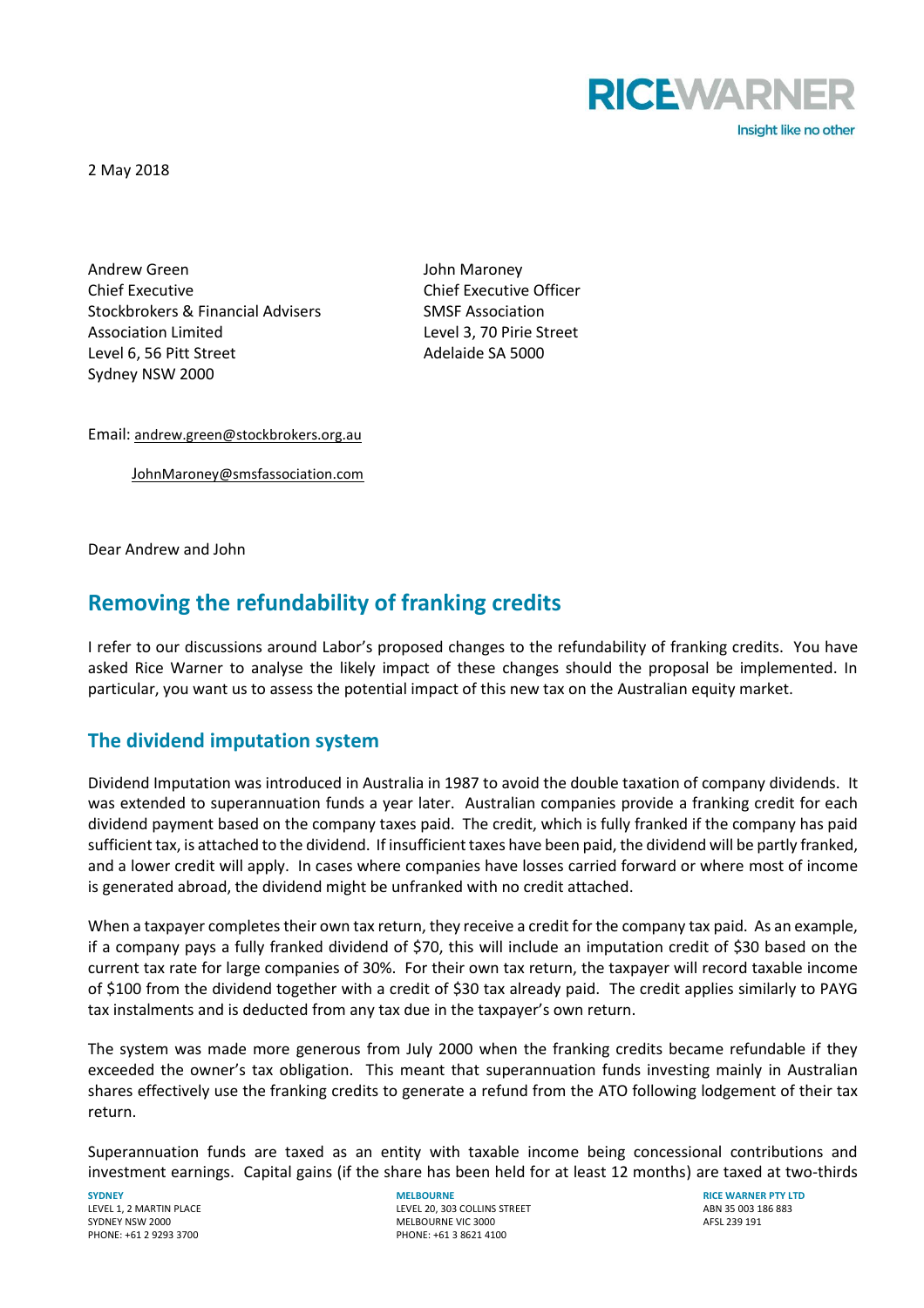

the tax rate (that is 10%). The fund's costs including insurance premiums are allowable deductions from taxable income.

The tax in a superannuation fund is allocated to all members based on their own situation – are they in accumulation or pension phase, have they paid concessional contributions and what investment strategy are they in? Although the assets are pooled, they are notionally separated for tax purposes.

A gross return (net of investment fees) is allocated to those in the pension phase and a return net of tax (and investment fees) is allocated to accumulation members. Effectively, all members pay the tax attributable to them, and, if they are in pension phase (retirees), they will be allocated the full franking credit on the equities within their investment strategy.

It should be noted that there is no difference in taxation between APRA-regulated funds and SMSFs. There are structural differences, including the pooling of investments into various strategies in APRA funds. Some APRAregulated funds allow members to hold direct investments, particularly of listed shares, so, for some members, they replicate the investment structures used by many SMSFs.

This system has encouraged investment in Australian shares both directly and via pooled vehicles such as LICs and ETFs. It has also led to Australian companies paying higher dividends than those in other regimes. For example, in the USA, where there is double taxation of corporate dividends, it is more common for a company to pay smaller dividends (if any) and to use retained earnings to invest in growth of the business. This tends to increase the capital value of the company, which is desirable when tax on capital gains is lower than the tax on dividends.

# **Proposed changes by the Federal Opposition**

In March, the Federal Opposition, via a speech from the Opposition Leader, Bill Shorten, announced that, if elected, it will remove the refundability of franking credits. It initially claimed that this policy would save about \$59 billion over a decade, including around \$11.4 billion over the final two years of current forward estimates and would primarily affect around 200,000 SMSF funds with higher balances.

The rationale for the tax increase was that the concession had grown from \$550 million to \$5.6 billion in 15 years and had become unaffordable. While this is a large amount when viewed in isolation, it reflects the sensible strategy of investors and superannuation funds, particularly retirees, investing in the growth of the Australian economy. Labor was quick to blame the Howard government for the cost, but it had six years of government, in which it ran a major review of tax (Henry) and of superannuation (Cooper) where these apparent failings were not raised.

It appears that the change was not thought through and the day after the Opposition leader's speech, Labor released a statement that the Future Fund, which receives nearly \$1 billion a year in tax refunds would be exempt. After a few weeks, there was concern about the impact on several hundred thousand Age Pensioners, and it was decided to exempt anyone receiving welfare payments from the new tax. It also exempted any SMSF with a member receiving the Age Pension on the day of the announcement (28 March). However, all SMSFs with future retirees receiving even a small part-pension will not qualify for the exemption.

In our opinion, the new tax is flawed and will not deliver the revenue expected by Labor:

- It is product-specific, attacking all SMSFs but few other types of superannuation funds.
- It is easily avoided by a change in asset-allocation, by bringing accumulation members into the fund or by partial or full transfer into an APRA fund, so it will not deliver all the tax claimed.
- It signals that retirees should shift away from Australian shares to less appropriate assets, weakening our domestic capital market (SMSFs hold more than 12% of listed Australian shares).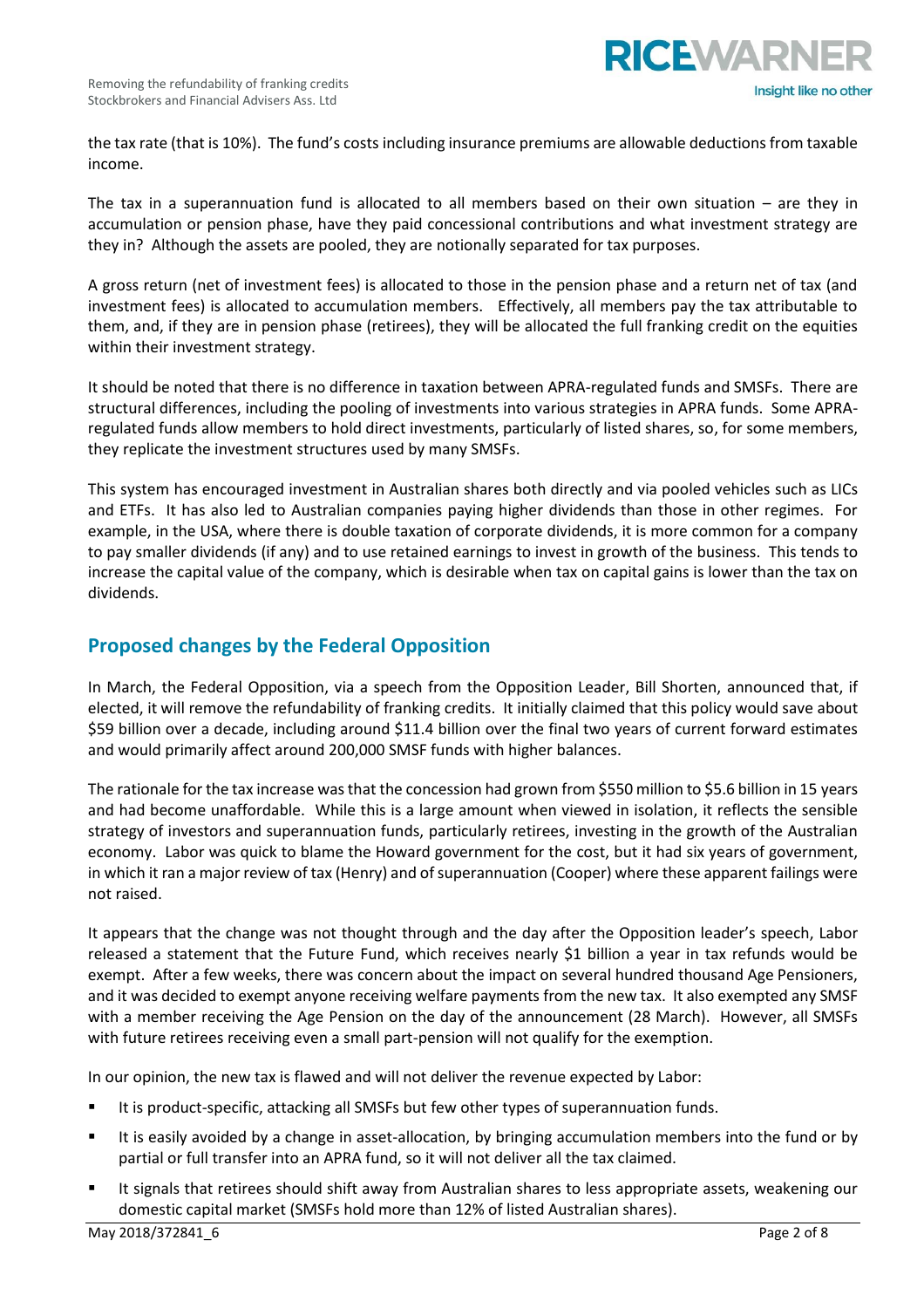

- **■** It will lead to some SMSF retirees earning less and moving to a part Age Pension earlier.
- It further weakens confidence in the stability of Government policy towards superannuation even those not directly affected may experience reduced confidence that saving extra for retirement will be rewarded.

# **Alternate tax strategies**

In the first instance, we question whether this new tax is needed. Labor has already foreshadowed many changes to our tax system which will raise significant amounts from wealthier Australians. These changes include:

- Supporting the Coalition's 2016 changes to superannuation taxes and the 2017 changes to means-testing of the Age Pension.
- The threshold for taxing superannuation contributions at 30% (Division 293) is to be cut from \$250,000 to \$200,000 (note the Coalition has already reduced this from \$300,000).
- The threshold for non-concessional contributions is to be reduced from \$100,000 to \$75,000.
- Reduction of negative gearing for individuals investing in property.
- Elimination of negative gearing within an SMSF.
- Halving the concessional capital gains tax rate from 50% to 25% for individuals.
- Potentially reintroducing the Budget repair levy (bringing the marginal tax rate for individuals to 50% including Medicare at the relatively low threshold of \$180,000).
- Taxing distributions family trusts at 30% on all distributed income.

Should Labor need this additional revenue (for reasons yet to be disclosed), there are better ways of collecting it.

Rice Warner has suggested two simpler mechanisms for collecting tax from those with large imputation credit rebates. The simplest one is to have a rebate threshold which would exclude most people with low credits and cap those with large ones. The amount could be set at \$3,000 to \$5,000 per taxpayer.

The second option would be to force members to transfer excessive amounts out of superannuation when they reach a certain age (say, 65). We suggested a threshold of (say) \$3.2 million for all accumulation and pension accounts combined (in other words, double the Pension Transfer Balance. Amounts above this would be transferred tax-free out of the low-tax superannuation environment.

# **Financial impact of change**

Those with higher superannuation balances in the pension phase will likely lose their refundable franking credits under the opposition's proposed policy. If they are no longer able to receive refundable franking credits, they may change their allocation away from Australia Equities, and to higher yielding investments such as overseas listed shares.

Examples included in table 1 below highlights the impact of the proposed policy retiree with \$1 million invested in Australian equities in an SMSF in the pension phase. This scenario is compared to the outcomes for a person with \$1 million in an SMSF in the accumulation phase. Scenarios included in Table 1 and Table 2 assume a dividend yield of 4.2% for Australian shares and a company tax rate of 30%.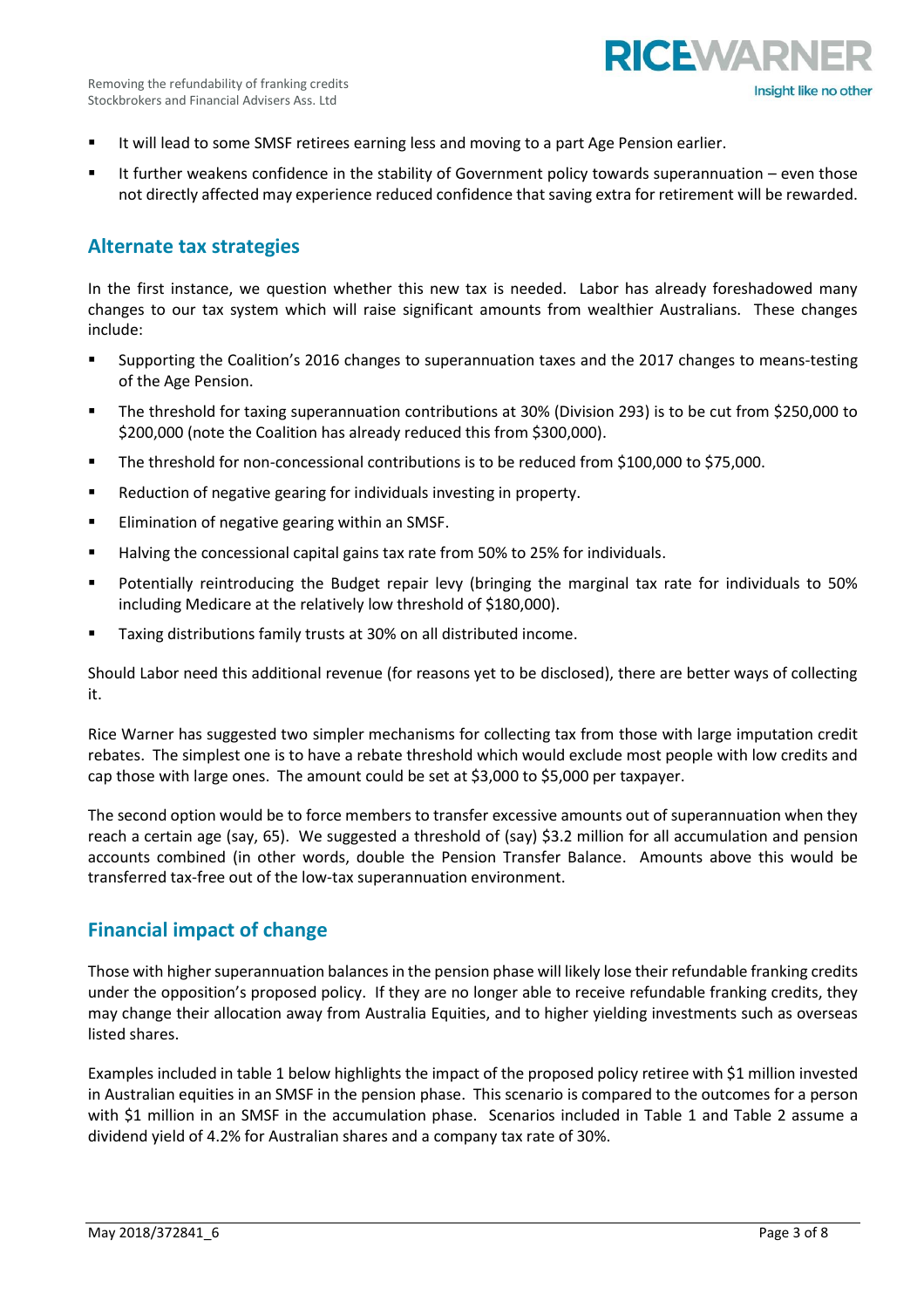

| <b>Scenario</b>                                                        | <b>Assets</b> | <b>Dividend</b> | <b>Franking credit</b> | <b>Tax (before</b><br>franking credits) | <b>Franking credits</b><br>foregone |  |
|------------------------------------------------------------------------|---------------|-----------------|------------------------|-----------------------------------------|-------------------------------------|--|
|                                                                        | (5)           |                 |                        |                                         |                                     |  |
| \$1 million in<br>Australian shares<br>in pension phase<br><b>SMSF</b> | 1,000,000     | 42,000          | 18,000                 | $\overline{\phantom{a}}$                | 18,000                              |  |
| \$1 million in<br>Australia shares<br>in accumulation<br>phase in SMSF | 1,000,000     | 42,000          | 18,000                 | 9,000                                   | 9,000                               |  |

## **Table 1. Impact of proposed policy on individual amount of franking credit received**

Table 2 compares the outcome for a couple with \$1 million invested in Australian shares in the pension phase within an SMSF to a couple with \$300,000 invested in Australian shares in their own names whilst also receiving the Age Pension.

| Table 2. | Comparison of outcomes for people with different levels of assets |
|----------|-------------------------------------------------------------------|
|----------|-------------------------------------------------------------------|

| Scenario                                                                  | <b>Assets</b> | <b>Dividend</b> | <b>Franking</b><br>credit | <b>Franking</b><br>credits<br>foregone | Age pension<br>income | <b>Total income</b> |
|---------------------------------------------------------------------------|---------------|-----------------|---------------------------|----------------------------------------|-----------------------|---------------------|
|                                                                           |               |                 | (5)                       |                                        |                       |                     |
| \$1 million in<br>Australian<br>shares in<br>pension phase<br><b>SMSF</b> | 1,000,000     | 42,000          | 18,000                    | 18,000                                 | $\mathbf{0}$          | 42,000              |
| \$300,000 in<br>Australian<br>shares in the<br>pension phase              | 300,000       | 12,600          | 5,400                     | 0                                      | 35,573                | 53,573              |

Under the policy proposed by the Federal Opposition, a couple with \$300,000 in assets would receive more in total income that year than the couple with \$1 million in assets in their SMSF. This scenario assumes that the couple with \$1 million does not adjust their drawdown behaviour in response to the proposed policy.

# **Asset allocation**

One of the prime drivers of success of Australian superannuation has been the 5% real return (above inflation) provided for 25 years or more by many large MySuper products and their predecessors, Balanced Funds. The emphasis on growth assets has also led to significant investment in Australian shares, including by the SMSF sector.

Many SMSFs invest in Australian shares to obtain this equity risk premium and members have done very well from a combination of capital growth, dividends and franking credits. Many strategies have been built around living off the income (including franking credits) and preserving the capital until later in retirement. This strategy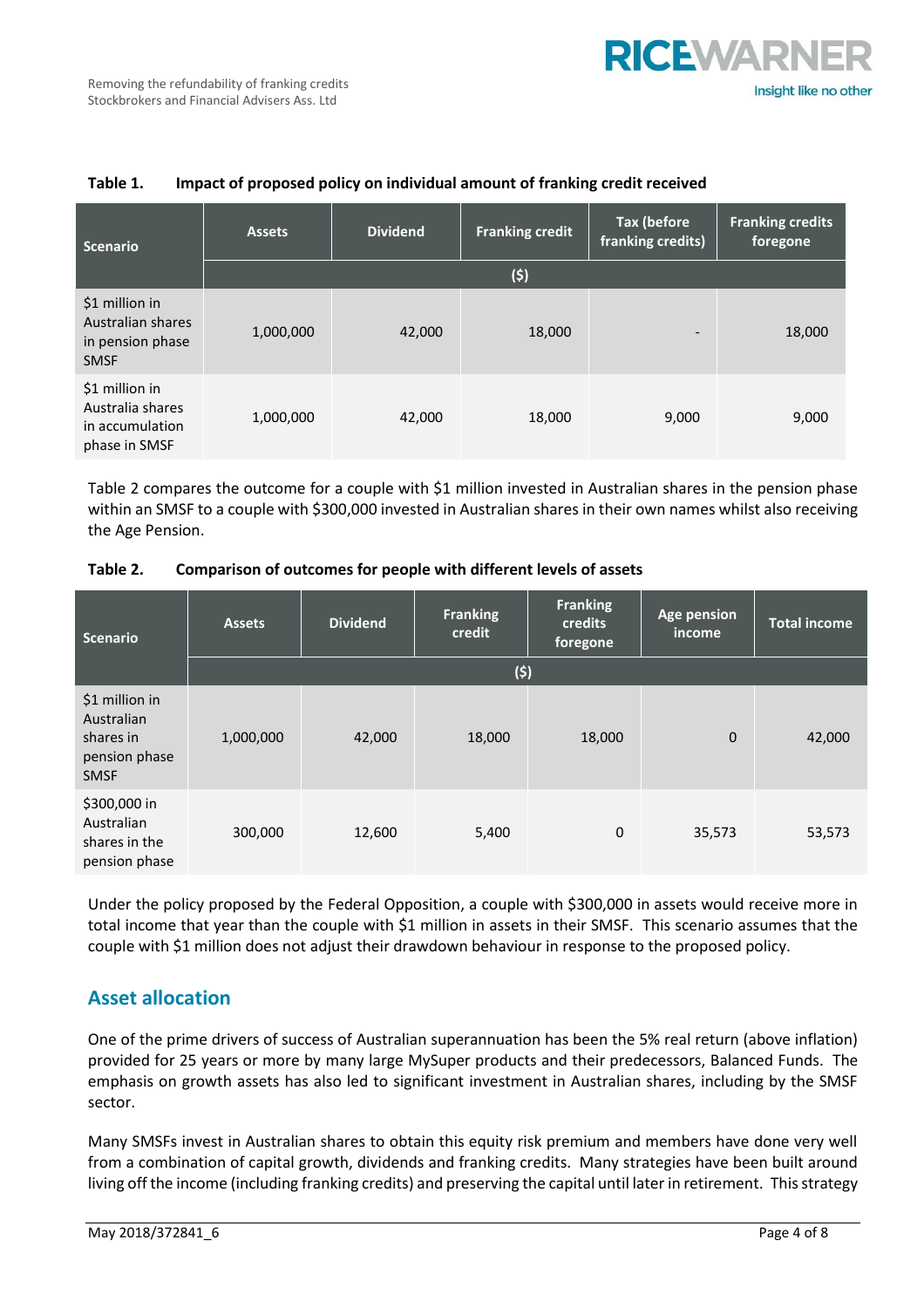

has been far more effective than buying annuities or shifting into lower value lifecycle products. However, Labor's proposed new tax on SMSFs will require a shift in investment strategies.

The Opposition has proposed removing the refundability of these franking credits for those who are self-funding their retirement and do not receive any income support from the Government. Following the carve out for Age Pensioners, they have estimated this will return around \$55.7 billion in revenue over the next 10 years.

However, as this policy will incentivise people to change their asset allocations, the change may not raise as much revenue as anticipated. As the change will likely see a shift away from Australian equities, there may also be unintended consequences for the Australian share market.

The proposed legislation is targeted at wealthy individuals holding direct share portfolios and members of SMSFs which hold high portions of listed Australian equities. We have considered whether these people, who have control over their investments and superannuation, will change their asset allocation in response to the lower returns they will receive from fully franked dividends.

# **Possible changes to behaviour**

Investors with high taxable incomes benefit from a reduction in their tax bills and they will continue to do so after the changes. The main groups affected would be retirees on modest incomes holding equities directly, and many SMSFs which have assets predominantly in pension accounts. The latter group will have a relationship with an accountant and possibly a financial adviser. These intermediaries are likely to establish revised strategies for their clients.

We expect the policy will encourage people to change behaviour in order to preserve the value of their franking credits. We believe that people could do the following in response to this proposed policy change:

- Move their assets out of Australian equities and attain higher yields (including potential tax-free capital gains) in other assets such as overseas listed shares and infrastructure trusts.
- Move their assets into unfranked Australian equities where the price remains the same.
- Close their SMSF and move their assets to an APRA regulated fund where the franking credits will still have value (as they can still be offset against other taxable income within that fund).

These changes in behaviour may impact the relative value of these assets. In addition to these changes to asset allocations and investment decisions, the proposed policy may encourage self-funded retirees to increase their drawdowns from their superannuation (to preserve their current levels of income). This may result in those with moderate balances receiving the Age Pension earlier in their life, which would be an additional cost to Government.

Table 3 outlines the potential impact on the collection of franking credits from the various behavioural changes above.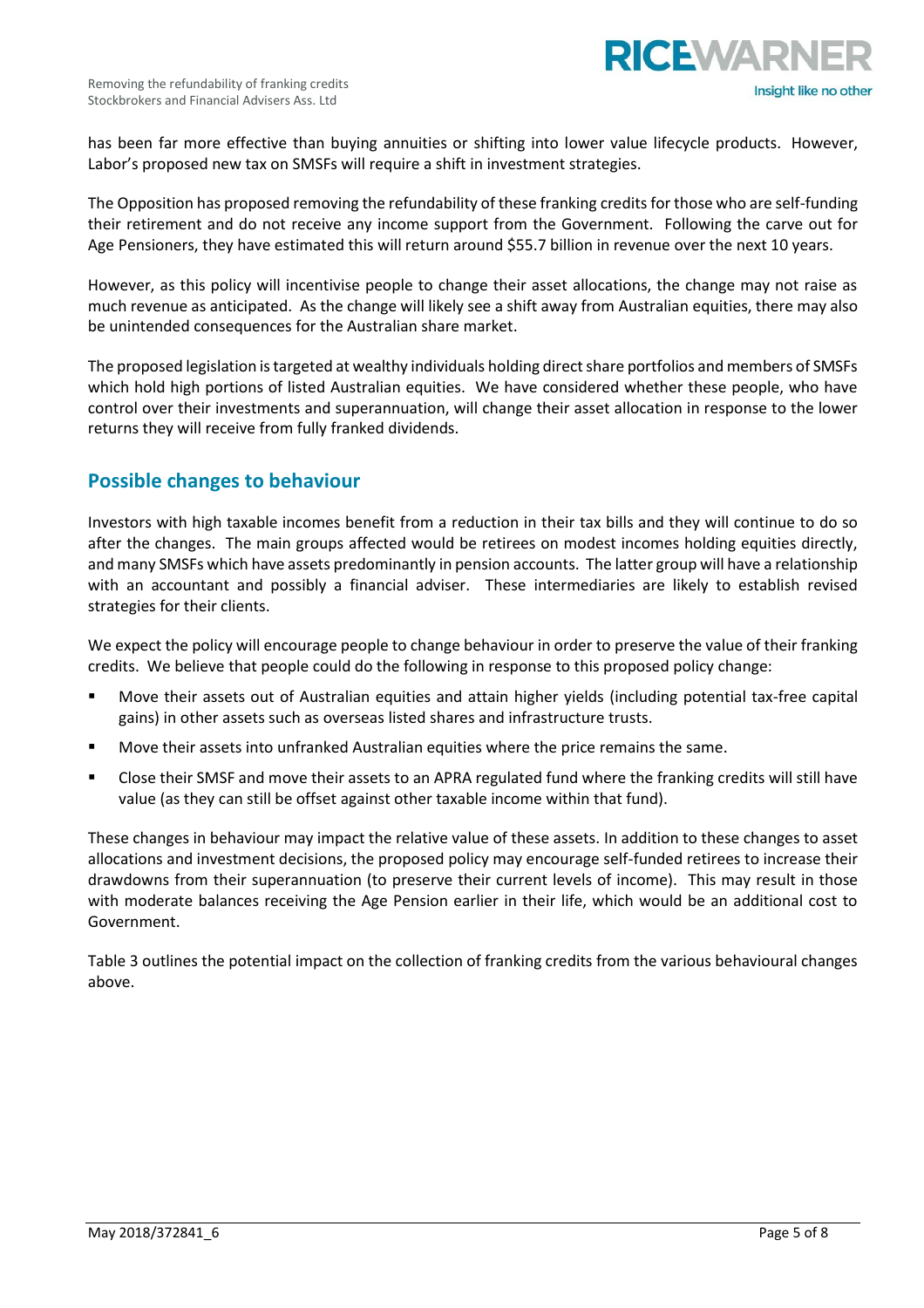

#### **Table 3. Behavioural outcomes**

| <b>Member behaviour</b>                          | <b>Predicted Effect</b>                                                                                                                                                                                                                                                                              |
|--------------------------------------------------|------------------------------------------------------------------------------------------------------------------------------------------------------------------------------------------------------------------------------------------------------------------------------------------------------|
| Sell to APRA regulated<br>funds                  | Revenue from proposed policy would be lower as franking credits would continue to be<br>paid on those Australian Equity assets transferred into APRA regulated funds. These<br>funds will have tax liabilities and will likely be able to claim the full franking credit.                            |
| Sell to foreign investors                        | Revenue from proposed policy would be unchanged as these investors are not entitled to<br>a franking credit.                                                                                                                                                                                         |
| Transfer to member-direct<br>option in APRA fund | Revenue from proposed policy would be lower as the APRA super fund will have a tax<br>liability. The member/retiree is able to maintain their Australian equity exposure and still<br>benefits from a full franking credit (at the expense of an annual administration fee of<br>around \$400 p.a.). |
| Add children to an SMSF                          | Some older members will introduce their children into the SMSF. Some of the wasted<br>imputation credits will offset the taxes on the children's concessional contributions and<br>their investment earnings.                                                                                        |

In addition to the possible behavioural changes outlined above, this policy may result in a reduction in share buybacks or dividends by Australian companies. Typically, a proportion of the proceeds from a share buyback are deemed to be a return of capital, with the remainder a fully franked dividend. As these dividends will become less attractive under the proposed policy change, Australian companies may reduce share buybacks and instead reinvest in growing their business.

In September 2017, Rio Tinto announced a \$700 million buyback of Australian-listed shares. Thistype of buyback is attractive to superannuation funds as the buy-back consists of large amounts of fully franked dividends. However, they may not continue in future if investors view dividends as less valuable under this policy change.

We know that Rio Tinto and BHP have both built up large franking accounts and have the cash to be able to make special dividends. Further, the major banks are also generating cash from divesting or reviewing their interest in their wealth management, fund management and life insurance businesses. It is likely that they will also undertake buy-backs in the near future.

With fully franked dividends less attractive to some Australian investors, these companies may bring forward any buy-back into the 2019 FY. This would remove a significant number of future dividends from the targeted group, and would reduce the revenue expected.

# **Potential impact of behavioural change**

#### *Impact on Government revenue estimates*

SMSF assets totalled approximately \$635 billion in 2016 and hold around 12% of all listed Australian shares. ATO data suggests that around 69% of SMSF assets are held in the pension phase, with around 33% of these assets held in Australian listed equities.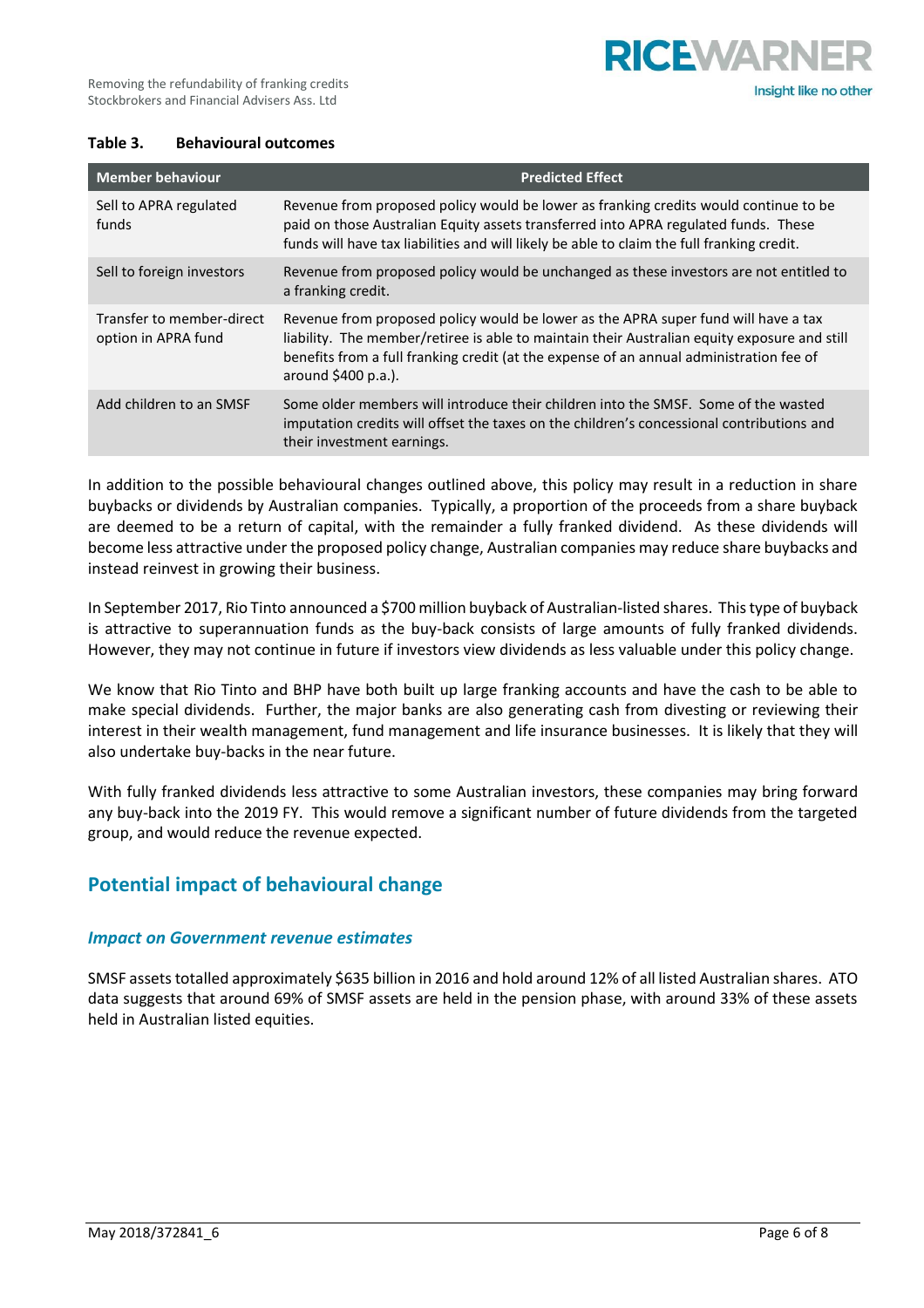

As described above, if franking credits are no longer refundable for those not receiving any Government assistance, this may encourage some of these retirees to shift away from Australian listed shares to less appropriate assets, weakening our domestic capital market as well as weakening retirement outcomes. By making the conservative assumption that 25% of Australian Equity exposures will be divested, the possible impact on the governments revenue change can be estimated.

Using publicly available ATO data and assuming a dividend yield of 4%, we estimate total dividends received by SMSF pensioners in 2016 was an estimated \$5.7 billion, providing franking credits of \$2.5 billion.

Table 4 estimates the impact of various behavioural changes. These impacts are difficult to quantify but we have assumed 25% of the value of those shares held by SMSFs are sold. Table 4 assumes 10% of the value of shares are transferred to a member direct option in an APRA regulated fund, a further 10% are sold to APRA regulated funds and 5% are sold to foreign investors.

In addition to these franking credits forgone by SMSFs, Treasury analysis of ATO data reveals that around 2,000 APRA regulated funds received franking credit refunds worth around \$300 million in 2015 to 2016. These funds, with around 2.6 million-member accounts, would forgo their franking credits under the proposed policy. Table 4 assumes 10% of the value of shares held by these APRA regulated funds are transferred to a member direct option in an APRA regulated fund that is not in a netrefund position and a further 10% are sold to APRA regulated funds that are not in a net refund position.

Finally, there would be a significant loss from any buybacks to Australian investors made in the 2019FY.

| Table 4. |  |  | Effect of 25% shift away from Australian Equities in SMSFs on Opposition costings |
|----------|--|--|-----------------------------------------------------------------------------------|
|----------|--|--|-----------------------------------------------------------------------------------|

| Member behaviour                                     | <b>Predicted Annual loss under Opposition policy</b><br>$(\mathsf{Sm})$ |
|------------------------------------------------------|-------------------------------------------------------------------------|
| 10% sold to APRA regulated funds                     | 245                                                                     |
| 5% sold to foreign investors                         | <b>Nil</b>                                                              |
| 10% transferred to member direct option in APRA fund | 245                                                                     |
| Small APRA funds and private investors               | 60                                                                      |
| Total predicted annual loss under Opposition Policy  | 550                                                                     |

This annual loss would be greater in future years if share buybacks are brought forward in FY2019. If \$2 billion of share buybacks are brought forward in FY2019 (and therefore the franking credits on those shares are removed from the system) we estimate an additional \$34 million in annual revenue could be lost (assuming a dividend yield of 4%).

## *Impact on the Australian share market*

Reducing the income received from franking credits will encourage retirees to shift away from Australian shares. We expect that other forms of growth assets such as infrastructure trusts, REITS and syndicated property will become more popular and more overseas listed shares will be bought in place of Australian companies.

The impact on share prices from this shift away from Australian equity depends on the value of the franking credits to investors. Research on the value of franking credits suggests that their value is largely dependent on the relevant market power of international investors and their influence on domestic share prices<sup>1</sup>.

 $\overline{a}$ 

<sup>1</sup> Dividend imputation and the Australian Financial System: What have been the consequences? Kevin Davis October 2015.